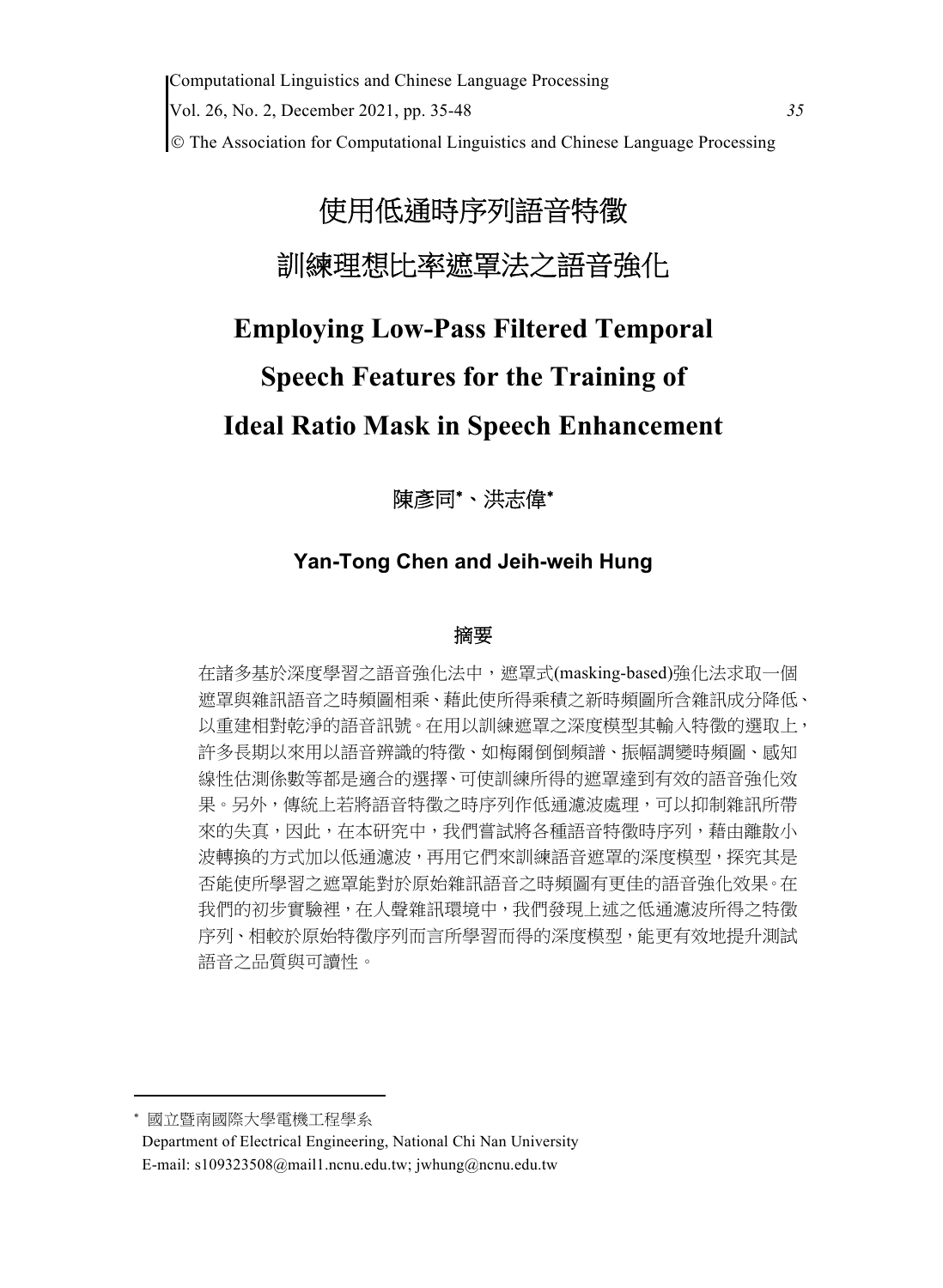#### **Abstract**

The masking-based speech enhancement method pursues a multiplicative mask that applies to the spectrogram of input noise-corrupted utterance, and a deep neural network (DNN) is often used to learn the mask. In particular, the features commonly used for automatic speech recognition can serve as the input of the DNN to learn the well-behaved mask that significantly reduce the noise distortion of processed utterances. This study proposes to preprocess the input speech features for the ideal ratio mask (IRM)-based DNN by lowpass filtering in order to alleviate the noise components. In particular, we employ the discrete wavelet transform (DWT) to decompose the temporal speech feature sequence and scale down the detail coefficients, which correspond to the high-pass portion of the sequence. Preliminary experiments conducted on a subset of TIMIT corpus reveal that the proposed method can make the resulting IRM achieve higher speech quality and intelligibility for the babble noise-corrupted signals compared with the original IRM, indicating that the lowpass filtered temporal feature sequence can learn a superior IRM network for speech enhancement.

**關鍵詞:**語音強化、特徵時序列、低通濾波、理想比例遮罩法、小波轉換

**Keywords:** Speech Enhancement, Temporal Feature Sequence, Lowpass Filtering, Ideal Ratio Mask, Wavelet Transform

#### **1.** 緒論 **(Introduction)**

深度類神經模型與相關之學習演算法的高度發展,引發許多科技研究的空前突破與創新, 過往的許多技術開發,常是基於解釋思維、在多次試錯之後找到一個可行方案,再對此 可行方案賦予人們專業的解釋,然而深度學習則普遍基於統計思維、並不著重於方法在 解釋上的合理性,而是嘗試將大量觀察(輸入)和對應結果(輸出)的關聯性藉由深度 類神經網路加以詮釋,以期對於新的觀察能精準預測出對應的結果。

在語音處理的領域中,近年來基於深度學習所開發出的演算法也琳瑯滿目,且因訓 練資料的可取得性越來越高,這些演算法在學習與預測結果的能力也隨之增強。以本研 究著重的語音強化法為例,基於深度類神經模型之各式語音強化架構其表現常超越經典 且富有高度理論根據的演算法,或是以後者的演算法的原型 (prototype) 出發,但配合深 度類神經網路來有效學習該演算法的各項參數,使其語音強化效果更佳。

根據文獻(Wang *et al*., 2014),許多基於深度學習之語音強化法根據其訓練目標大致 可以分為兩大範疇:對映式 (mapping) 與遮罩式 (masking),前者直接求取一個對映函 數,使此對映函數之理想輸出為乾淨語音的呈現式(特徵),如時域訊號波形、時頻圖 (spectrogram) 或耳蝸時頻譜圖 (cochleagram),後者是求取一個遮罩 (mask),用以與原始 輸入訊號或特徵呈現作點對點的相乘,使相乘後的訊號呈現式能趨近乾淨時的狀態。簡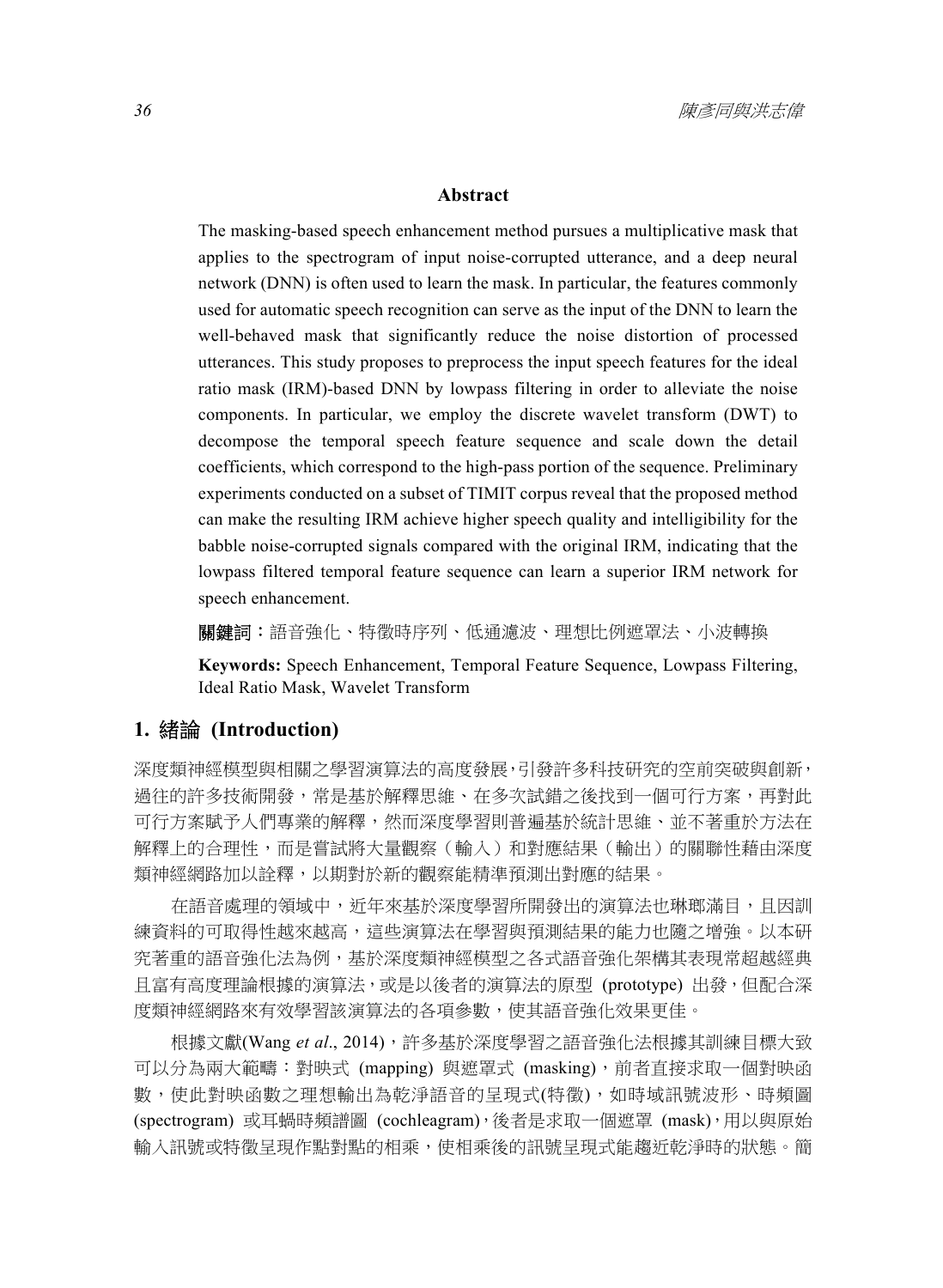單來說對映式所求取的函數,對於輸入訊號特徵的運算可以是任意由所使用之深度學習 模型定義的非線性運算,而遮罩式所求取的函數運算,則簡化或限制為對輸入訊號特徵 作乘法 (即加權運算)。二者各擅勝場,但近年來似乎是以遮罩式的語音強化更受重視與 發展,相關的演算法包括了理想二元遮罩 (ideal binary mask, IBM) (Wang, 2005; Srinivasan *et al*., 2006)、理想比例遮罩 (ideal ratio mask, IRM) (Srinivasan *et al*., 2006)、頻 譜強度遮罩 (spectral magnitude mask, SMM) (Wang *et al*., 2014)、複數理想比例遮罩 (complex ideal ratio mask, cIRM) (Williamson *et al*., 2016)、相位敏感型遮罩 (phase-sensitive mask, PSM) (Erdogan *et al*., 2015) 等。

在本研究中,主要是針對上述之遮罩式語音強化法加以改進,我們提出對於訓練遮 罩模型的輸入雜訊語音的特徵時序列作簡單的預處理 (pre-processing),使其包含的雜訊 失真較低,以期在之後的訓練遮罩步驟能更加精確。而使用的預處理方法,是透過簡易 的一階離散小波轉換 (discrete wavelet transform, DWT) (Mallat, 1999)], 將特徵時序列分 為高低兩調變頻帶 (modulation frequency bands),然後藉由一權重的相乘來降低高調變 頻帶之序列的振幅,再將其與原始低調變頻帶序列搭配、透過一階反離散小波轉換 (inverse discrete wavelet transform, IDWT) 重建特徵序列,再使用此相當於透過低通濾波 處理後的特徵序列來訓練遮罩模型。

上述低通濾波之處理,主要是基於先前諸多學者所提出的觀察(Kanedera *et al*., 1997; Chen & Bilmes, 2007): 乾淨語音特徵時序列主要分布頻率在 1 Hz 至 16 Hz 之間,以一般 的音框取樣率 100 Hz 而言,特徵序列可包含的(調變)頻帶為[0,50 Hz],因此後半頻帶 鮮少包含語音成分,抑制此頻帶不會對語音造成明顯失真,但可有效抑制雜訊的干擾。

另外,基於文獻(Wang et al., 2018)所述,使用小波轉換分解語音特徵時序列、消除 其細節係數 (detail coefficients,相當於調變高頻成分) 後重建之語音特徵,在雜訊環境 下有明顯進步的語音辨識率,我們參照這樣的做法來實現前述之語音特徵序列的低通濾 波處理,期許它對應的遮罩深度模型能得到更佳的語音強化效果。

#### **2.** 提出的新方法 **(Proposed Method)**

在本研究中,我們選擇加以研究改進的是理想比例遮罩(ideal ratio mask, IRM)法,此法通 常是求取語音之一般時頻圖 (spectrogram) 或耳蝸時頻圖 (cochleagram) 對應的理想遮 罩值:

$$
M(m, f) = \frac{|s(m, f)|^2}{|s(m, f)|^2 + |d(m, f)|^2},
$$
\n(1)

其中, $|s(m,f)|^2$ 與 $|d(m,f)|^2$ 分別代表了雜訊語音其時頻圖或耳蝸時頻圖在音框時間 $m$ 與 頻率之時頻單位(time-frequency unit, T-F unit) 所對應的乾淨語音與純雜訊的能量,在人 造訓練雜訊語句的準備上,由於事先可得知其乾淨語音及純雜訊的成分,因此可根據式 (1)計算其理想比例遮罩的值,作為 IRM 深度模型的訓練目標。

在我們構思的新方法中,嘗試將用以訓練 IRM 深度模型所使用的語音特徵時序列,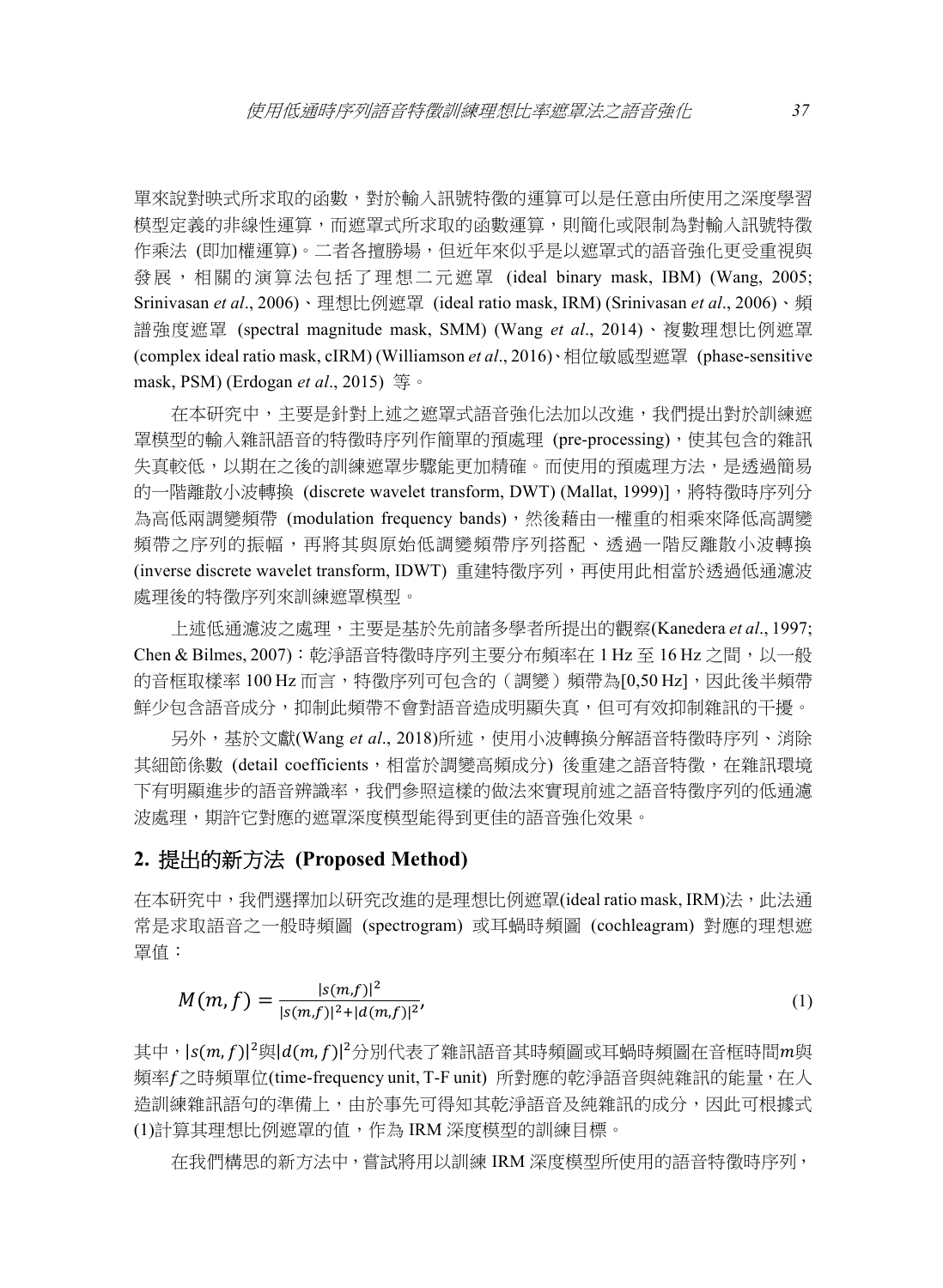加以低通濾波處理、藉此抑制其調變高頻的成分,再使用處理後的語音特徵來求取 IRM 深度模型,預期此 IRM 模型相對於原始特徵對應之 IRM 模型,能求取更佳的遮罩來抑 制雜訊對語音時頻圖上的失真。

值得一提的是,我們使用離散小波轉換 (discrete wavelet transform, DWT) (Mallat, 1999; Wang *et al*., 2018)來執行上述的低通濾波處理,部分原因是在 DWT 其分解與重建 的濾波器彼此互補,在分解與重建的過程中不會造成序列相位的失真,此相較於一般的 低通濾波器而言存在優勢。

以下,我們敘述此新方法的步驟:

#### 訓練階段:

步驟一:將訓練集 (training set) 中的任一雜訊干擾的語音 $x[n]$ , 經音框化 (framing) 與窗 化 (windowing) 切割成個別音框訊號 $x_m[n]$ 後 (m為音框索引), 再將個別音框訊號轉換成 語音特徵, 如 amplitude modulation spectrogram (簡稱 AMS), relative spectral transformed perceptual linear prediction coefficients (簡稱 RASTA-PLP), mel-frequency cepstral coefficients (簡稱 MFCC) 及 Gammatone filterbank power spectra (簡稱 GF) 等。我們將對應的D維語音 特徵向量以xm表示,xm為一D×1的行向量,假設該語句共切割成M個音框,則其對應的 語音特徵矩陣可表示為:

$$
X = \begin{bmatrix} X_0 & X_1 & \cdots & X_{M-1} \end{bmatrix} \tag{2}
$$

其尺寸為D×M。

步驟二:上述之特徵矩陣X的任一第個橫列向量

$$
[X_{d,0} X_{d,1} \dots X_{d,M-1}]
$$
 (3)

 $\cup$ X<sub>d</sub>[m]代表之,其稱作X的第d維特徵時序列,尺寸為1 × M,其中1 ≤ d ≤ D。 我們將任一維特徵時序列 $X_d[m]$ 以一階離散小波轉換加以分解如下:

$$
[cAd[m], cDd[m]] = DWT(Xd[m])
$$
\n(4)

其中DWT(.) 代表離散小波轉換 (discrete wavelet transform)、 cA<sub>d</sub>[m]與 cD<sub>d</sub>[m]分別為 轉換分解而得的近似係數(approximation coefficients)與細節係數(detail coefficients),其可 視為原始序列X』[m]之低通成分與高通成分,二者頻寬均約等於原始序列頻寬的一半,且 點數減半。

 $\n$ 步驟三: 我們將上一步驟所得的細節係數 $cD_a[m]$ 乘上一個小於 1 的權重 $\alpha$ ,再與原折似 係數相組合、經過反離散小波轉換重建第維特徵時序列,表示如下:

$$
\widetilde{\mathbf{X}}_d[m] = \mathbf{IDWT}([\mathbf{c}\mathbf{A}_d[m], \alpha \times \mathbf{c}\mathbf{D}_d[m]]) \tag{5}
$$

其中 $\widetilde{X}_d[m]$ 為更新的特徵時序列,相較於原始特徵時序列 $X_d[m]$ , $\widetilde{X}_d[m]$ 包含較低的高通 成分,因此應當包含較少雜訊造成的失真。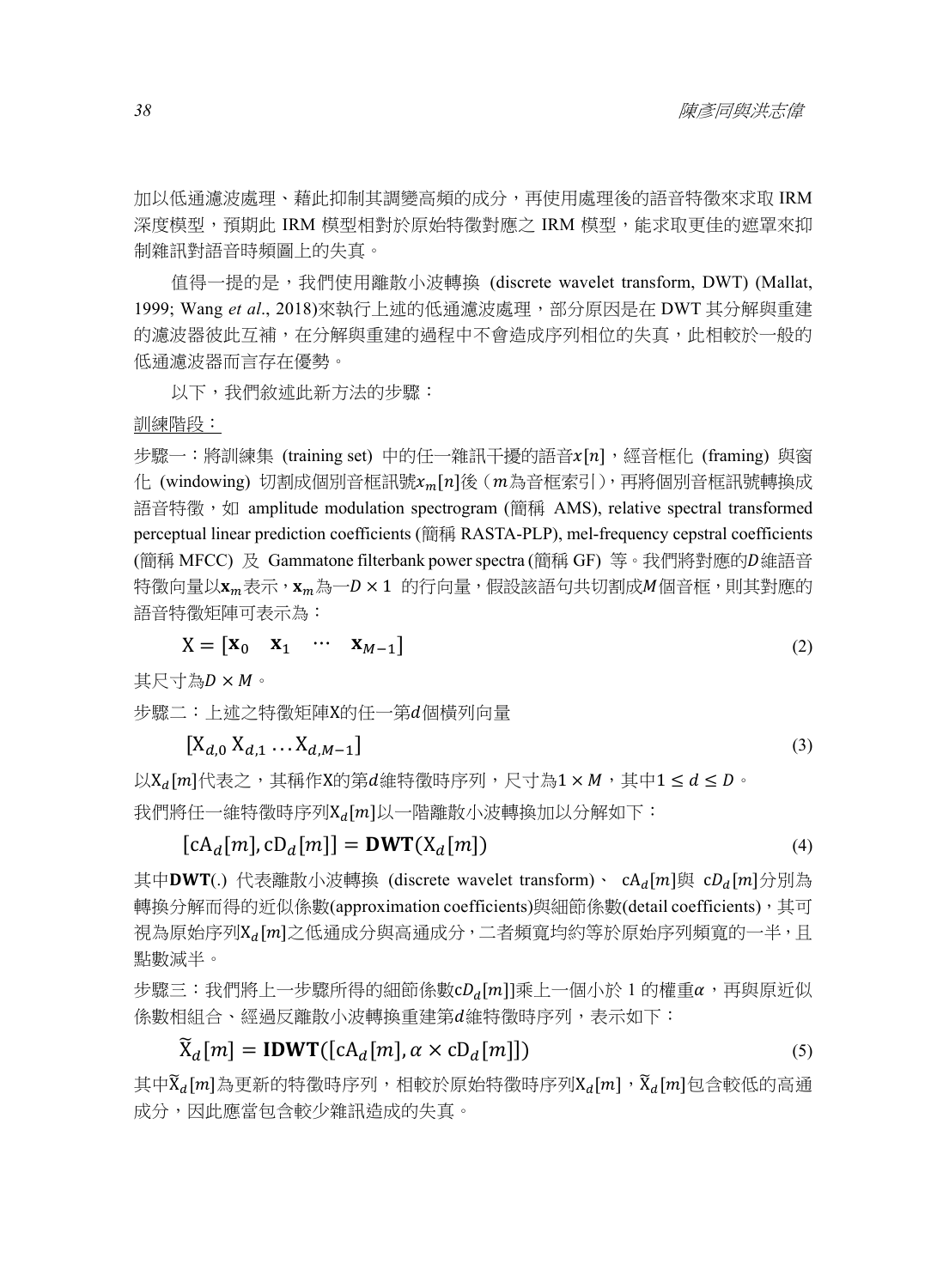步驟四: 參照一般 IRM 深度模型的訓練法, 我們改以新的特徵序列 $\{ \widetilde{X}_d[m], 1 \leq d \leq D \}$ 作 為輸入,以理想 IRM 遮罩值為目標輸出,訓練 IRM 深度模型。值得注意的是,若式(4) 中的權重 ൌ 1,則所訓練的 IRM 模型與原始(即使用原始特徵訓練)IRM 模型完全一 致。

測試階段:

將測試之語句如同訓練語句之處理的前三個步驟、求取低通濾波之特徵時序列,將其通 過訓練完成的 IRM 模型求取遮罩值,將遮罩值與原設定之對應的時頻圖作點乘積 (dot product),即可得強化後的時頻圖,經由適當的反轉換重建成強化版的時域訊號。

#### **3.** 實驗設置 **(Experimental Setup)**

參照文獻(Wang *et al*., 2014)所提供的程式碼<sup>1,</sup>我們使用了 TIMIT 資料庫的部分語句 (取 樣頻率為 16 kHz) 來實驗評估我們所提出的方法,其中,訓練集包含了 5 位語者、每人 10 句共 50 個語句,而測試集則包含了與訓練集不同的 3 位語者、每人 10 句共 30 個語 句。我們將訓練與測試語句摻入 babble 雜訊, 訓雜比 (signal-to-noise ratio, SNR) 固定為 -2 dB。在訓練與測試 IRM 之深度模型上,輸入特徵的種類包含了 AMS、RASTA-PLP、 MFCC 與 GF 四種,同時,我們將左右相鄰的 5 個音框 (frames) 串接成一個長向量,作 為深度模型的輸入單位,深度模型之架構為全連結層(densely connected layers)網路,共 包含 4 層隱藏層,每個隱藏層由 1024 個神經元 (neurons) 構成。目標是求取語音之耳蝸 時頻圖 (cochleagram) 的遮罩,其每個音框設有 64 維, 相當有 64 個通道(channel)。

在我們所提的新 IRM 訓練法上,對於輸入特徵之時序列之細節係數(高頻係數)所 給予的權重α,分別設定為 0,0.25,0.50,0.75,藉此觀察細節係數之壓抑程度對於 IRM 效 果之影響 (原始 IRM 所對應之權重α = 1)。

在使用的離散小波轉換與反轉換中,我們使用 db2 小波函數。

在評估效能上,我們使用了 PESQ 分數(Rix *et al*., 2001)作為語音品質 (quality) 的客 觀指標、STOI 分數(Taal *et al.*, 2011)作為語音可讀性(intelligibility) 的客觀指標, PESQ 分數介於-0.5 與 4.5 之間, STOI 分數介於 0 與 1 之間,分數越高代表語音的品質/可讀 性越佳。

#### **4.** 實驗結果與討論 **(Experimental Results and Discussions)**

在我們的評估實驗上,我們將分為三部分來呈現並討論,第一部分是對應於使用所有種 類之輸入特徵組合所訓練及測試之 IRM 模型,第二部分是對應於使用單一種類之輸入特 徵所訓練及測試之 IRM 模型,我們將在這兩部分中,探究所提新方法之低通濾波特徵時 序列對於 IRM 效能的改變,第三部分則是藉由時頻圖的展示,觀察原始與更新之 IRM 所

<sup>&</sup>lt;sup>1</sup> Matlab toolbox for DNN based speech separation .Retrieved from http://web.cse.ohio-state.edu/pnl/DNN\_toolbox/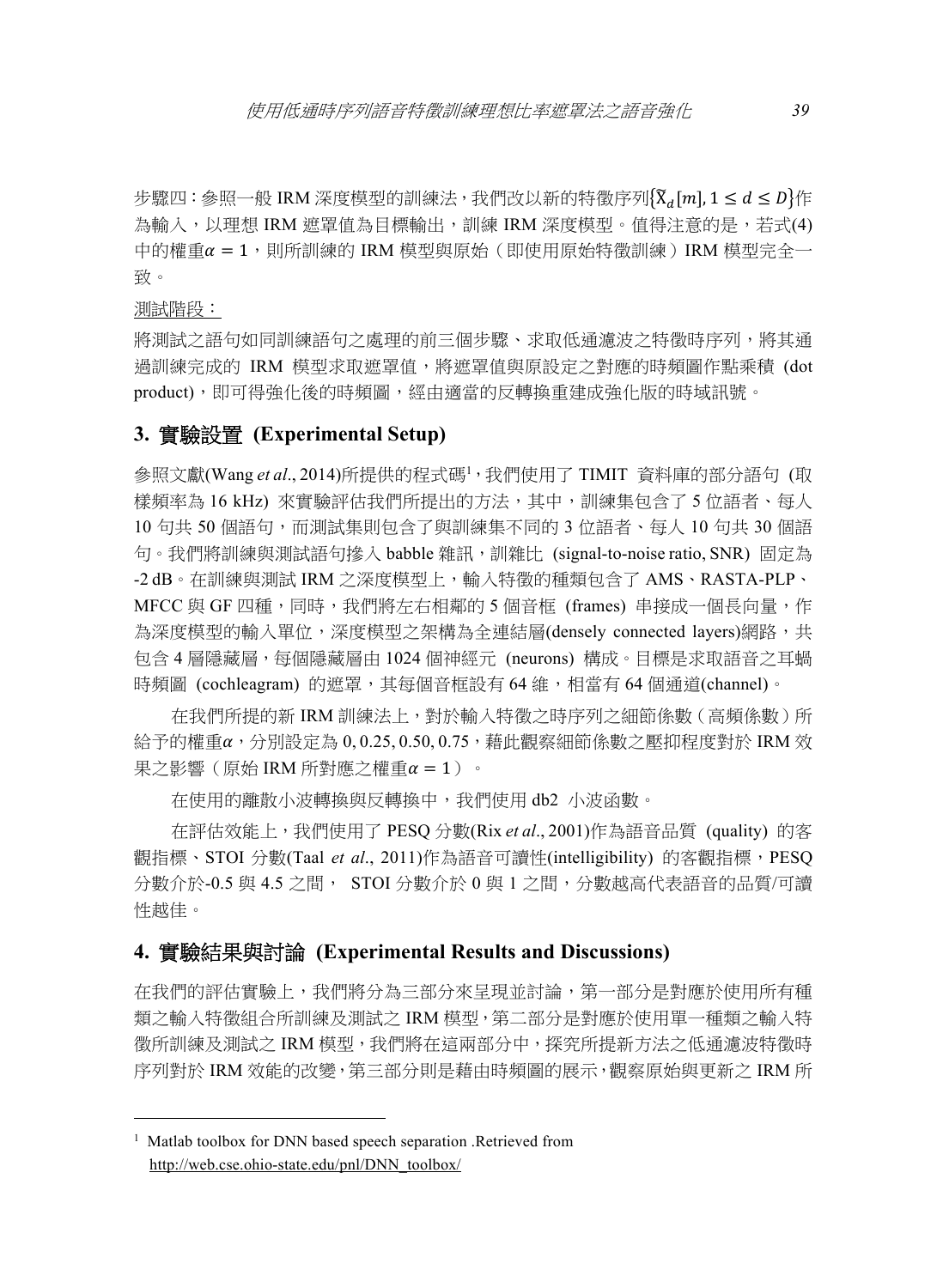強化的語音訊號的差異。

## **4.1** 使用所有種類之輸入特徵所得的**IRM**效能分析 **(The IRM Results and Analyses for the Case using all kinds of Features)**

首先,表 1 列出了測試雜訊語句在處理前、經由理想 IRM (遮罩直接由乾淨語音與摻雜 之雜訊求得)及原始 IRM (使用原始輸入特徵訓練,並可能額外加入差量特徵)處理後 所對應的 PESQ 與 STOI 的平均值。從此表中,我們可以看到:

- 1. 雜訊語句經過理想 IRM 處理後,在 PESQ 與 STOI 都得到了大幅的提升。
- 2. 原始 IRM 雖然也能帶來顯著的改進,但效果明顯與理想 IRM 有差距,這代表了藉由 雜訊語音(特徵)中估測乾淨語音與雜訊成分之精準度仍有很大的進步空間。
- 3. 差量特徵的有無並未對於訓練而得 IRM 在 STOI 與 PESQ 的表現上有大幅影響,額外 使用差量特徵甚至使 IRM 得到較低的 STOI 分數。

#### 表 *1.*未處理語音與經過理想 *IRM*、原始 *IRM1*(使用原特徵求取)、原始 *IRM2* (使用原特徵與其差量特徵求取)處理後對應的 *STOI* 與 *PESQ* 平均分數,原特 徵由四種特徵 *(AMS, RASTA-PLP, MFCC, GF)* 排列而得

*[Table 1. The PESQ and STOI results for the baseline, oracle IRM, original IRM1 (using the original combo static features) and IRM2 (using the original combo static and delta features) ]* 

|             | 未處理語音  | 理想 IRM | 原始 $\text{IRM}_1$ | 原始 $\text{IRM}_2$ |
|-------------|--------|--------|-------------------|-------------------|
| <b>STOI</b> | 0.6130 | 0.9004 | 0.6763            | 0.6658            |
| <b>PESO</b> | .6081  | 2.6408 | 1.7755            | 1.7748            |

接下來,我們開始評估所提之新 IRM 訓練法,表 2 列出了在不使用差量特徵時,給 定輸入特徵之時序列之高頻係數不同的權重α,經訓練之 IRM 所對應的 STOI 與 PESQ 分數,從此表中,我們有以下的發現:

- 1. 當使用我們提出之抑制調變高頻的特徵法時,多數權重設定都得到了更佳的 STOI 與 PESO 值 (  $α = 0.25$ 在 STOI 分數除外,  $α = 0.25, 0.50$  在 PESO 分數除外), 此初步 驗證了此方法對於訓練更佳 IRM 模型、以抑制雜訊干擾有更好的效果。
- 2. 全然移除(設定  $\alpha = 0$ )或少量移除(設定  $\alpha = 0.75$ )調變高頻成分似乎是較佳選項, 二者至少皆可使 PESQ 與 STOI 值提升,α = 0得到最佳的 PESQ 值,而α = 0.75則使 STOI 進步最大。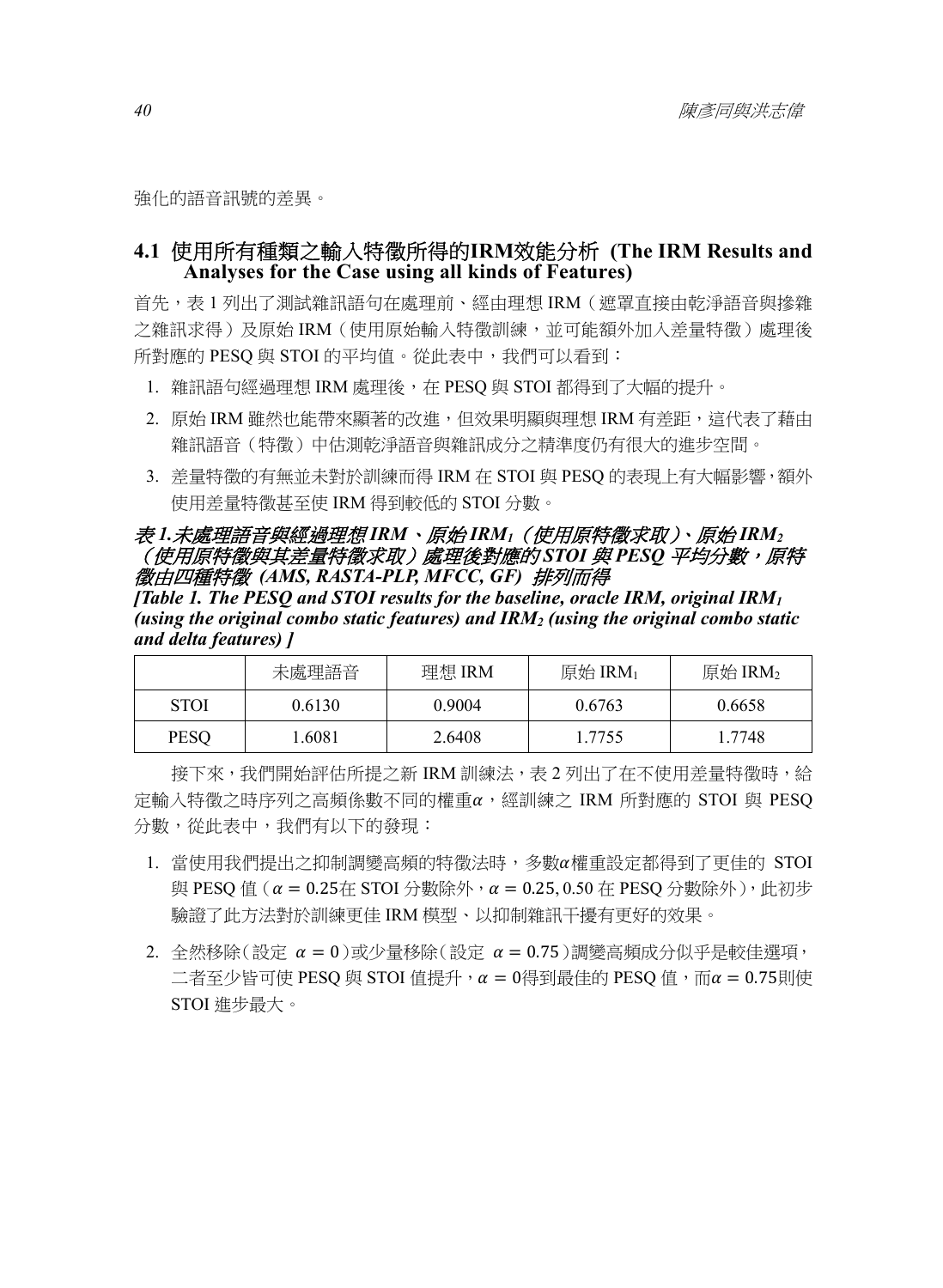#### 表 *2.* 未處理語音與經過理想 *IRM*、原始 *IRM1*(使用原特徵求取)、不同權重α 抑制調變高頻之 *IRM*(未搭配差量特徵)處理後對應的 *STOI* 與 *PESQ* 平均分 數。原特徵由四種特徵 *(AMS, RASTA-PLP, MFCC, GF)* 排列而得

*[Table 2. The PESQ and STOI results for the baseline, oracle IRM, original IRM1 (using the original combo static features) and the lowpass-filtered IRM1 (using the lowpass filtered combo static features with different assignments of parameter α)]* 

|             | 原始 $\text{IRM}_1$ | 不同權重α抑制調變高頻之 IRM1 |        |        |        |  |
|-------------|-------------------|-------------------|--------|--------|--------|--|
|             |                   |                   | 0.25   | 0.50   | 0.75   |  |
| <b>STOI</b> | 0.6763            | 0.6767            | 0.6728 | 0.6799 | 0.6789 |  |
| <b>PESO</b> | 1.7755            | 1.7844            | 1.7612 | 1.7717 | 1.7760 |  |

其次,表 3 列出了在額外使用差量特徵時,給定輸入特徵之時序列之高頻係數不同 的權重α,經訓練之 IRM 所對應的 STOI 與 PESO 分數,從此表中,我們有以下的發現:

- 1. 相較於原始 IRM 而言,使用較大權重 (0.75) 在 STOI 與 PESQ 上都有較明顯的改 進,其他較小值的 $\alpha$ 設定值則並未一制性地得到明顯進步的效果,這可能原因是,當 使用差量特徵時,差量特徵本身就已經抑制原始特徵的調變高頻成分,因此此時用較 大的值再對原始特徵的調變高頻成分小幅抑制,即可達到預期之進步效果。
- 2. 若我們將表 2 與表 3 的數據同時比較,發現達到最佳 STOI 值 (0.6799) 的是「不使用 差量特徵、使用  $\alpha$  = 0.50 之抑制調變高頻 , 的 IRM 法, 而達到最佳 PESQ 值 (1.7996) 的則是「使用差量特徵、使用α = 0.75 之抑制調變高頻」的 IRM 法。

#### 表 *3.* 未處理語音與經過理想 *IRM*、原始 *IRM2*(使用原特徵與其差量特徵求 取)、不同權重α抑制調變高頻之 *IRM*(有搭配差量特徵)處理後對應的 *STOI* 與 *PESQ* 平均分數。原特徵由四種特徵 *(AMS, RASTA-PLP, MFCC, GF)* 排列而 得

*[Table 3. The PESQ and STOI results for the baseline, oracle IRM, original IRM2 (using the original combo static and delta features) and the lowpass filtered IRM2 (using the lowpass filtered combo static and delta features with different assignments of parameter α)]* 

|             | 原始 IRM $_2$ | 不同權重α抑制調變高頻之 IRM2 |        |        |        |
|-------------|-------------|-------------------|--------|--------|--------|
|             |             |                   | 0.25   | 0.50   | 0.75   |
| <b>STOI</b> | 0.6658      | 0.6639            | 0.6671 | 0.6615 | 0.6682 |
| <b>PESQ</b> | 1.7748      | 1.7819            | 1.7916 | 1.7589 | 1.7996 |

## **4.2 The IRM Results and Analyses for the Case using each Individual Kind of Features**

在前一節中,我們已經呈現綜合四類特徵所得之 IRM 的效果,並初步驗證將特徵時序列 低通濾波可以進一步強化 IRM。在本節裡,我們想進一步觀察各個類別的特徵(包含AMS, RASTA-PLP, MFCC, GF)對於 IRM 效能之影響,同時我們也使用低通濾波來處理其序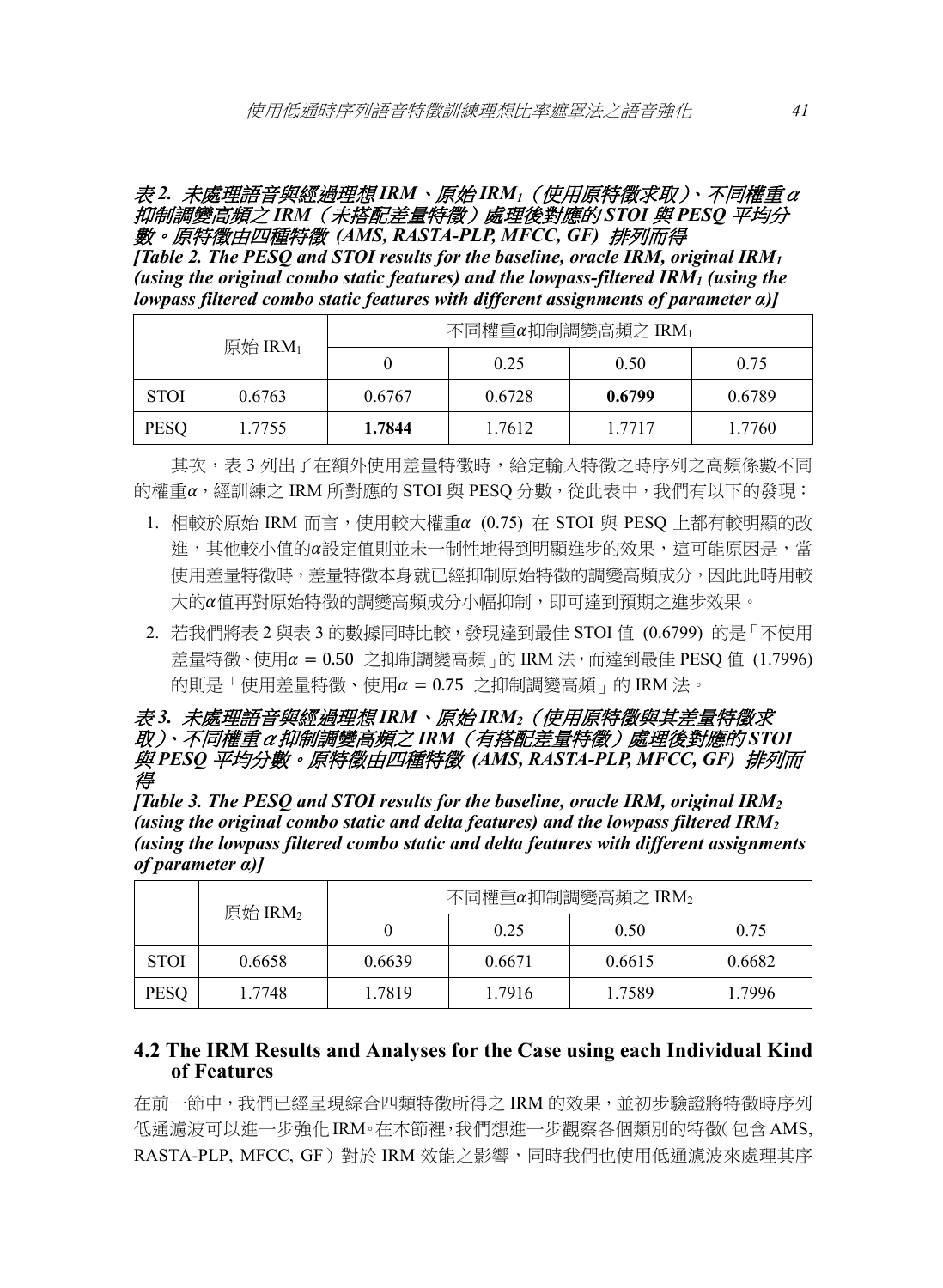列、進而比較濾波前與濾波後對於 IRM 效能的影響,表 4 與表 5 分別列出各種不同特徵 搭配低通濾波對應之 IRM 所得之測試語句的 STOI 與 PESQ 分數,為了使整體效能優化 起見,這裡我們把差量特徵一併加入,同時,我們將前一節四類特徵的組合(以"combo" 表示)之結果列在表的最下一列,以供比較。從這兩個表之數據,我們有以下幾點的觀 察與討論:

- 1. 對於語音可讀度指標 STOI 而言,不使用低通濾波之四類特徵中, 以 MFCC 表現最佳 (0.6740),甚至超越了組合特徵的結果(0.6658),然而,當配合低通濾波時,MFCC 可以達到更佳的 STOI 值,例如當使用α = 0.25的權重時,MFCC 對應之 STOI 值可 以進一步提升至 0.6772。此外,低通濾波處理並非對每一種特徵都能帶來改進,例如 對於 AMS 特徵而言,不使用低通濾波所對應的原始 IRM 表現最好。
- 2. 對於語音品質指標 PESQ 而言,在不使用低通濾波之四類特徵中,MFCC 仍表現最佳 (1.7966),超越了組合特徵(1.7748),而 AMS 特徵表現較不好,只有 1.6721 之 PESQ 值。然而,當配合低通濾波時,各種類特徵皆可以達到更佳的 PESQ 值,例如當使用  $\alpha = 0.75$ 的權重時,MFCC 對應之 PESQ 值可以進一步提升至 1.7977。然而,獲得 PESQ 最佳之特徵是組合特徵配合α = 0.75之低通濾波法,可達到 1.7996。

根據以上觀察,四類特徵的組合未必在 STOI 表現上優於單類特徵,而在 PESQ 表現上 只能些許超越個別單類特徵,這可能原因在於某類特徵(如 AMS)在表現上與其他特徵 差異較大,即使後端的深度模型在學習中理應能淡化這類特徵的負面影響,但是從測試 結果上,多類特徵的組合並未發揮顯著的加成性。

#### 表 *4.* 單一種類特徵的 *STOI* 分數比較,未處理語音與經過原始 *IRM2*(使用原特 徵與其差量特徵求取)、不同權重α抑制調變高頻之 *IRM*(有搭配差量特徵)處 理後對應的 *STOI* 平均分數,其中*"combo"*表示四類特徵之組合

*[Table 4. The averaged STOI results for the original IRM2 (using the original static and delta features of single type) and the lowpass filtered IRM2 (using the lowpass filtered static and delta features of single type with different assignments of parameter α)]* 

| STOI 分數         | 原始 $\text{IRM}_2$ | 不同權重α抑制調變高頻之 IRM2 |        |        |        |  |
|-----------------|-------------------|-------------------|--------|--------|--------|--|
|                 |                   | 0                 | 0.25   | 0.50   | 0.75   |  |
| AMS             | 0.6472            | 0.6430            | 0.6435 | 0.6458 | 0.6466 |  |
| <b>RASTAPLP</b> | 0.6559            | 0.6600            | 0.6607 | 0.6611 | 0.6556 |  |
| <b>MFCC</b>     | 0.6740            | 0.6771            | 0.6772 | 0.6761 | 0.6770 |  |
| GF              | 0.6695            | 0.6698            | 0.6667 | 0.6672 | 0.6692 |  |
| combo           | 0.6658            | 0.6639            | 0.6671 | 0.6615 | 0.6682 |  |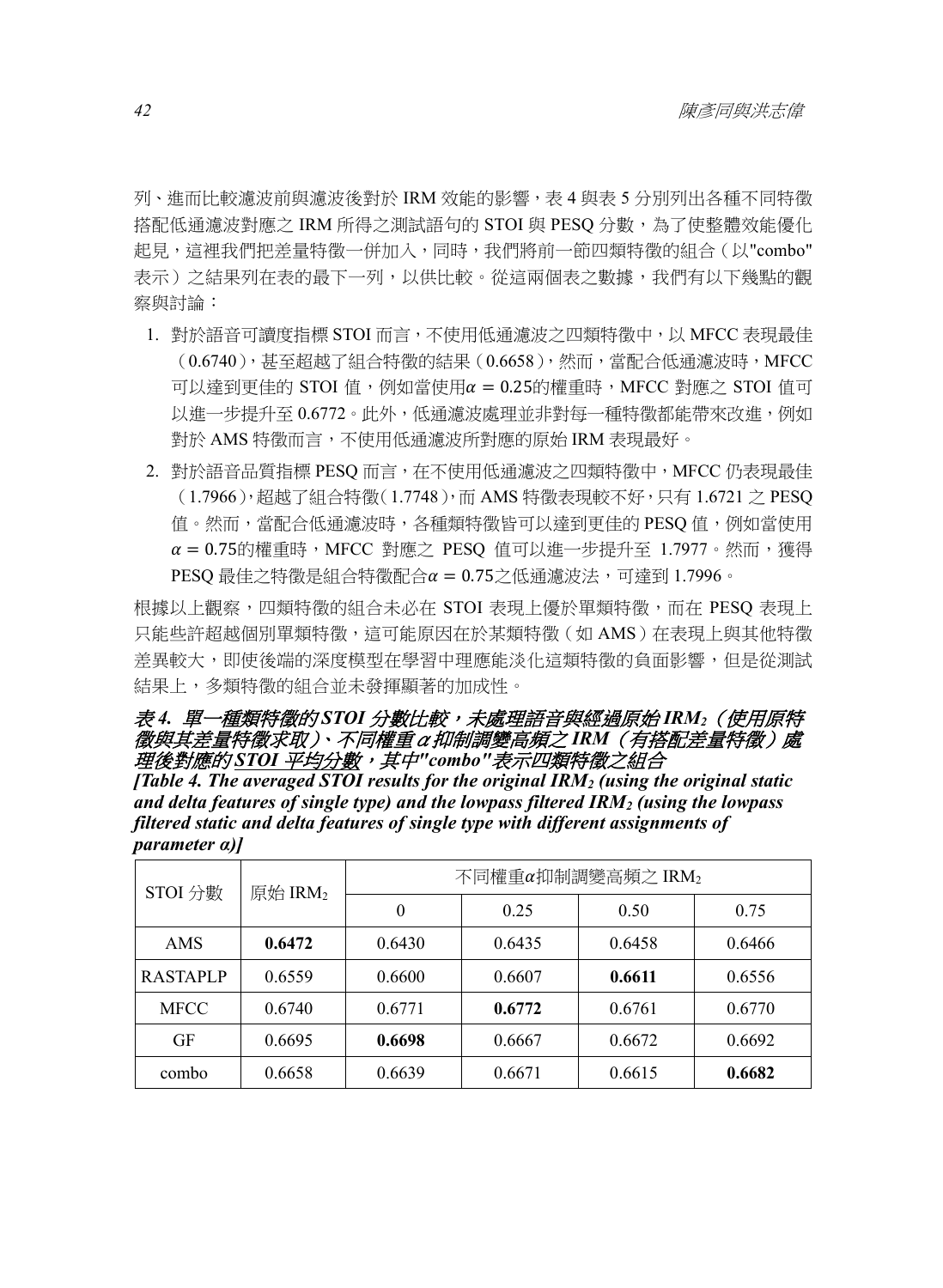#### 表 *5.* 單一種類特徵的 *PESQ* 分數比較,未處理語音與經過原始 *IRM2*(使用原特 徵與其差量特徵求取)、不同權重α抑制調變高頻之 *IRM*(有搭配差量特徵)處 理後對應的 *PESQ* 平均分數,其中*"combo"*表示四類特徵之組合

*[Table 5. The averaged PESQ results for the original IRM2 (using the original static and delta features of single type) and the lowpass filtered IRM2 (using the lowpass filtered static and delta features of single type with different assignments of parameter α)]* 

| PESQ 分數     | 原始 IRM2 | 不同權重α抑制調變高頻之 IRM2 |        |        |        |  |
|-------------|---------|-------------------|--------|--------|--------|--|
|             |         |                   | 0.25   | 0.50   | 0.75   |  |
| AMS         | 1.6721  | 1.6705            | 1.6712 | 1.6731 | 1.6758 |  |
| RASTA-PLP   | 1.7463  | 1.7634            | 1.7634 | 1.7630 | 1.7426 |  |
| <b>MFCC</b> | 1.7966  | 1.7870            | 1.7916 | 1.7946 | 1.7977 |  |
| GF          | 1.7641  | 1.7791            | 1.7669 | 1.7635 | 1.7633 |  |
| combo       | 1.7748  | 1.7819            | 1.7916 | 1.7589 | 1.7996 |  |

## **4.3** 增加訓練及測試資料且使用單一種類之輸入特徵所得的**IRM**效能分 析 **(The IRM Results and Analyses for the Case using a Single Feature with More Training and Test Data)**

在前一節中,我們可觀察出在各個類別的特徵中,單獨使用 MFCC 特徵的 IRM 效能明 顯優於其他特徵,其同時使用低通濾波與差量特徵處理其序列可得到較佳的 STOI ( $\alpha$  = 0.25) 與 PESQ( $\alpha$  = 0.75) 分數。在本節裡,我們想進一步觀察此表現良好的的 MFCC 特 徵,若再增加 1 倍的資料數量 (其中,訓練集包含了 10 位語者、每人 10 句共 100 個語 句,而測試集則包含了與訓練集不同的 6 位語者、每人 10 句共 60 個語句) 的情況下, 其 IRM 的效能,同時觀察在使用我們所提出的低通濾波法對於 MFCC 特徵在此狀態下 之 IRM 效能的影響,這一系列實驗結果分別列在表 6 ( 無差量特徵 ) 與表 7 ( 有差量特 徵)。

從表 6 與表 7 我們可以觀察出以下幾點:

- 1. 把表 6、7 與表 4、5 的數據相比較,我們可以看到增加訓練資料量可以同時使測試資 料的 PESQ 與 STOI 的分數都明顯進步,進而驗證訓練資料的增加可以使 IRM 模型在 語音強化的效果更好。
- 2. 當沒有使用差量特徵時,若增加訓練語料,在 STOI 分數上,原始的 IRM 比使用低通 濾波法對應的 IRM 效果較佳,代表此時低通率波處理並未帶來 STOI 分數的進步,然 而在 PESQ 分數上,當配合低通濾波時,可以比原始 IRM 達到更佳的結果,例如當 使用 $\alpha$  = 0.75的權重時, MFCC 對應之 PESQ 值可以進一步提升至 1.8192。然而,獲 得 PESQ 最佳權重是α = 0之低通濾波法,可達到 1.8214。
- 3. 當使用差量特徵時,上一點的結果則剛好對調:即若增加訓練語料,在 PESO 分數上,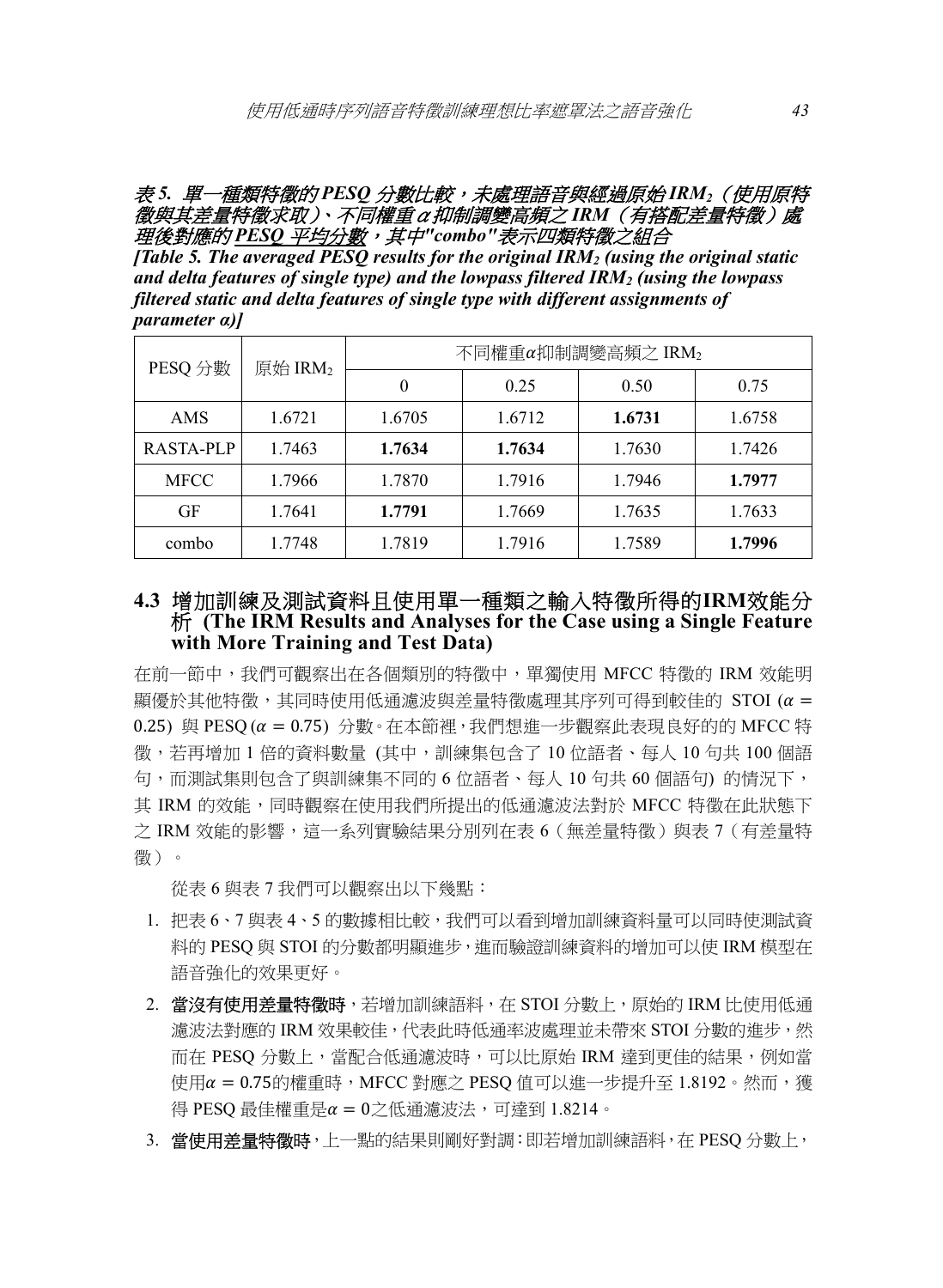原始的 IRM 比使用低通濾波法對應的 IRM 效果較佳,而在 STOI 分數上,當配合低 通濾波時,可以比原始 IRM 達到更佳的結果,例如當使用α = 0.5的權重時,MFCC 對應之 STOI 值可以進一步提升至  $0.6880 \cdot$ 然而,獲得 PESQ 最佳權重是α =  $0$ 之低通 濾波法,可達到 1.8214。

4. 當比較表 6 與表 7 的數據,我們可以清楚看到,額外使用差量特徵反而同時使 PESQ 與 STOI 的分數都降低,這結果似乎表明,在訓練資料增加時,差量特徵的參與並未 對於 IRM 模型之訓練有正面的影響,這背後原因可能是此時 IRM 模型之複雜度應該 進一步提高、以因應額外的差量特徵帶來的資料多樣性。如果在原始 IRM 模型架構 的設定下,不使用差量特徵可能是較佳的選擇,同時配合低通濾波處理,可使 PESQ 分數進一步提升。

## 表 *6.* 未處理語音與經過原始 *IRM1*(使用原 *MFCC* 特徵求取)、不同權重α抑制 調變高頻之 *IRM1*處理後對應的 *STOI* 與 *PESQ* 平均分數。原特徵由單一特徵 *MFCC* 而得

*[Table 6. The averaged PESQ and STOI results for the original IRM1 (using the original static MFCC features) and the lowpass filtered IRM1 (using the lowpass filtered static MFCC features with different assignments of parameter α)]* 

| <b>MFCC</b><br>特徵 | 原始 $\text{IRM}_1$ | 不同權重α抑制調變高頻之 IRM1 |        |        |        |
|-------------------|-------------------|-------------------|--------|--------|--------|
|                   |                   |                   | 0.25   | 0.50   | 0.75   |
| <b>STOI</b>       | 0.6947            | 0.6900            | 0.6926 | 0.6918 | 0.6928 |
| <b>PESO</b>       | 1.8182            | 1.8214            | 1.7996 | 1.8056 | 1.8192 |

#### 表 *7.* 未處理語音與經過原始 *IRM2*(使用原 *MFCC* 特徵與其差量特徵求取)、不 同權重α抑制調變高頻之 *IRM2*(有搭配差量特徵)處理後對應的 *STOI* 與 *PESQ* 平均分數。原特徵由單一特徵 *MFCC* 而得

*[Table 7. The averaged PESQ and STOI results for the original IRM2 (using the original static and delta MFCC features) and the lowpass filtered IRM2 (using the lowpass filtered static and delta MFCC features with different assignments of parameter α)]* 

| <b>MFCC</b><br>特徵 | 原始 IRM2 | 不同權重α抑制調變高頻之 IRM2 |        |        |        |
|-------------------|---------|-------------------|--------|--------|--------|
|                   |         |                   | 0.25   | 0.50   | 0.75   |
| <b>STOI</b>       | 0.6863  | 0.6841            | 0.6840 | 0.6880 | 0.6837 |
| <b>PESO</b>       | 1.8003  | 1.7966            | 1.7966 | 1.7853 | 1.7972 |

## **4.4** 使用時頻圖演示結果 **(Spectrogram Demonstration for Each Method)**

最後在這一小節,我們使用語音訊號的強度時頻圖(magnitude spectrogram),來檢視原始 IRM 與我們提出之低通濾波特徵之 IRM 的強化效能,圖 1(a)-(f) 為一語句在各種狀態下 所對應的強度時頻圖,首先,我們比較圖 1(a)與圖 1(b),發現雜訊對於語音在時頻圖上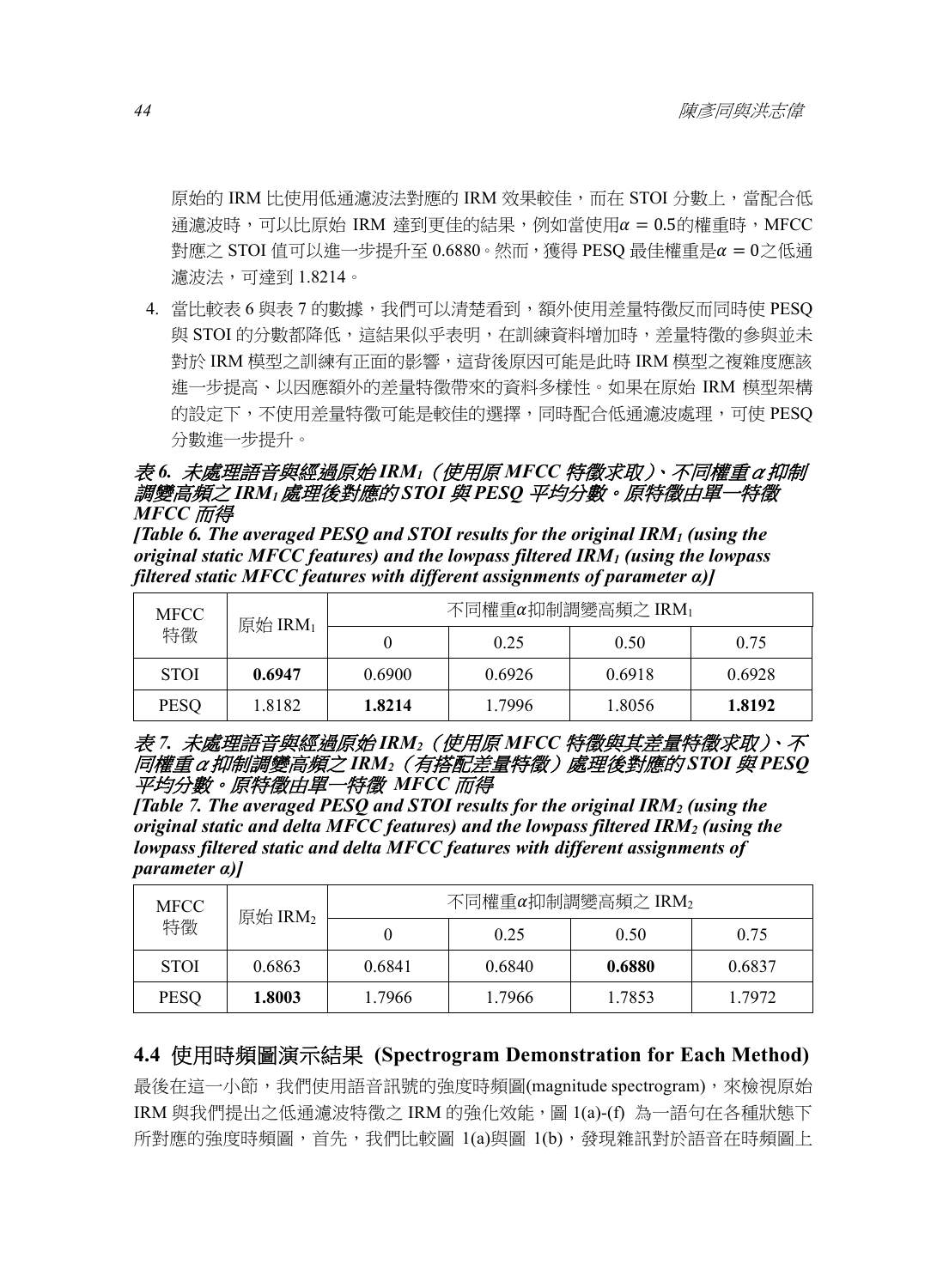產生顯著的失真,接著,比較圖 1(b)與圖 1(c)可看出,理想的 IRM 可帶來顯著的語音強 化效果,最後,觀察原始 IRM 與低通濾波特徵之 IRM 所對應的圖 1(d) 與 圖 2(e) ,相 對於圖 1(b),雜訊所造成的失真明顯降低,但效果並不如理想 IRM 所對應的圖 1(c),例 如在時間 0.1-0.3 秒之間的頻譜強度並未有效重建(在紅色框所標示區域),然而圖 1(e) 的在此區域的頻譜重建程度稍優於圖 1(d),根據此比較結果,我們似乎可看出,低通濾 波特徵之 IRM 在此語句的處理上略優於原始 IRM。



 *(a)* 原始乾淨語音  *[a. the original clean utterance]* 



*(c)* 雜訊語音經由理想 *IRM* 處理之語音  *[c. the oracle-IRM enhanced utterance]* 



*(b)* 摻入*-2 dB SNR* 之 *babble* 雜訊之語音 *[b. the -2 dB SNR utterance with babble noise]* 



*(d)* 雜訊語音經由原始 *IRM* 處理之語音 *[d. the original-IRM enhanced utterance]*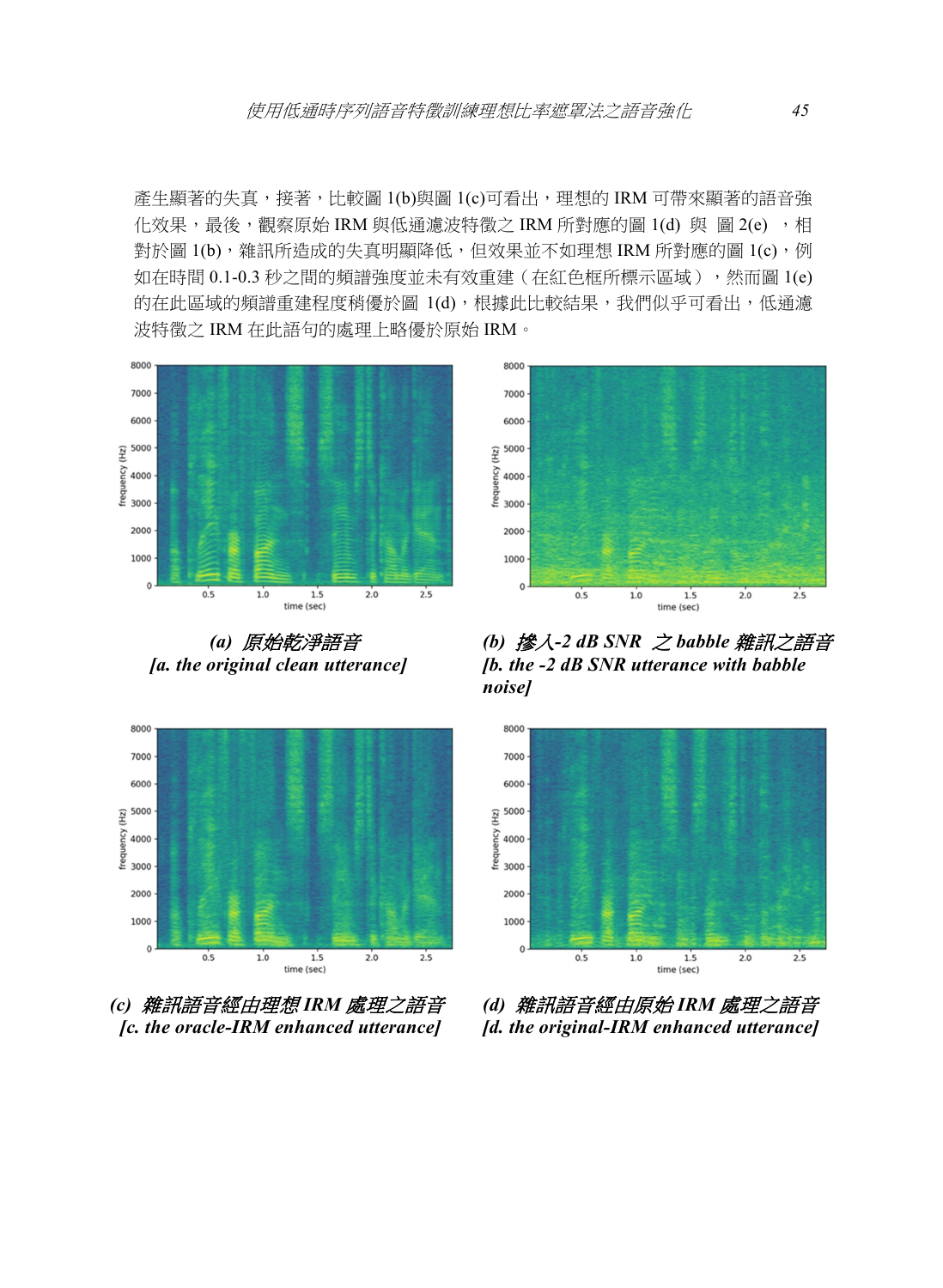

# *(e)* 雜訊語音經由低通濾波 *IRM* 處理後之語音  *[e. the lowpass-filtered IRM-enhanced utterance]*

## 圖 *1.* 各種狀態下之語音強度時頻圖  *[Figure 1. The magnitude spectrograms of an utterance at different conditions]*

# **5.** 結論與未來展望 **(Conclusion and future works)**

在本研究中,我們提出並初步驗證了當理想比例遮罩(IRM) 之深度模型使用低通濾波之語 音特徵時序列來訓練時,相較於使用原特徵時序列訓練,可以得到更佳的語音強化效果。 我們使用小波轉換來實現低通濾波的處理,其執行簡易但效果明顯,在未來工作上,我們 初步規劃將此低通濾波的時序列處理用在訓練其他種類的語音強化深度模型之特徵上,檢 視其是否也能更有效改進該模型的效能、提升語音之品質與可讀性。

## 致謝 **(Acknowledgement)**

本論文其部分初階實驗由本校畢業同學林子強 (Mr. Zi-Qiang Lin) 加以執行,特此致謝。

# 參考文獻 **(References)**

- Chen, C., & Bilmes, J. (2007). MVA processing of speech features. *IEEE Trans. on Audio, Speech, and Language Processing*, *15*(1), 257-270. https://doi.org/10.1109/TASL.2006.876717
- Erdogan, H., Hershey, J. R., Watanabe, S., & Le Roux, J. (2015). Phase-sensitive and recognition-boosted speech separation using deep recurrent neural networks. In *Proceedings of 40th IEEE International Conference on Acoustics, Speech and Signal Processing (ICASSP 2015)*, 780-712. https://doi.org/10.1109/ICASSP.2015.7178061
- Kanedera, N., Arai, T., Hermansky, H., &. Pavel, M. (1997). On the importance of various modulation frequencies for speech recognition. In *Proceedings of the European Conference on Speech Communication and Technology (Eurospeech)*, *3*, 1079-1082.
- Mallat, S. (1999). *A Wavelet Tour of Signal Processing*. (2nd ed.). Academic Press.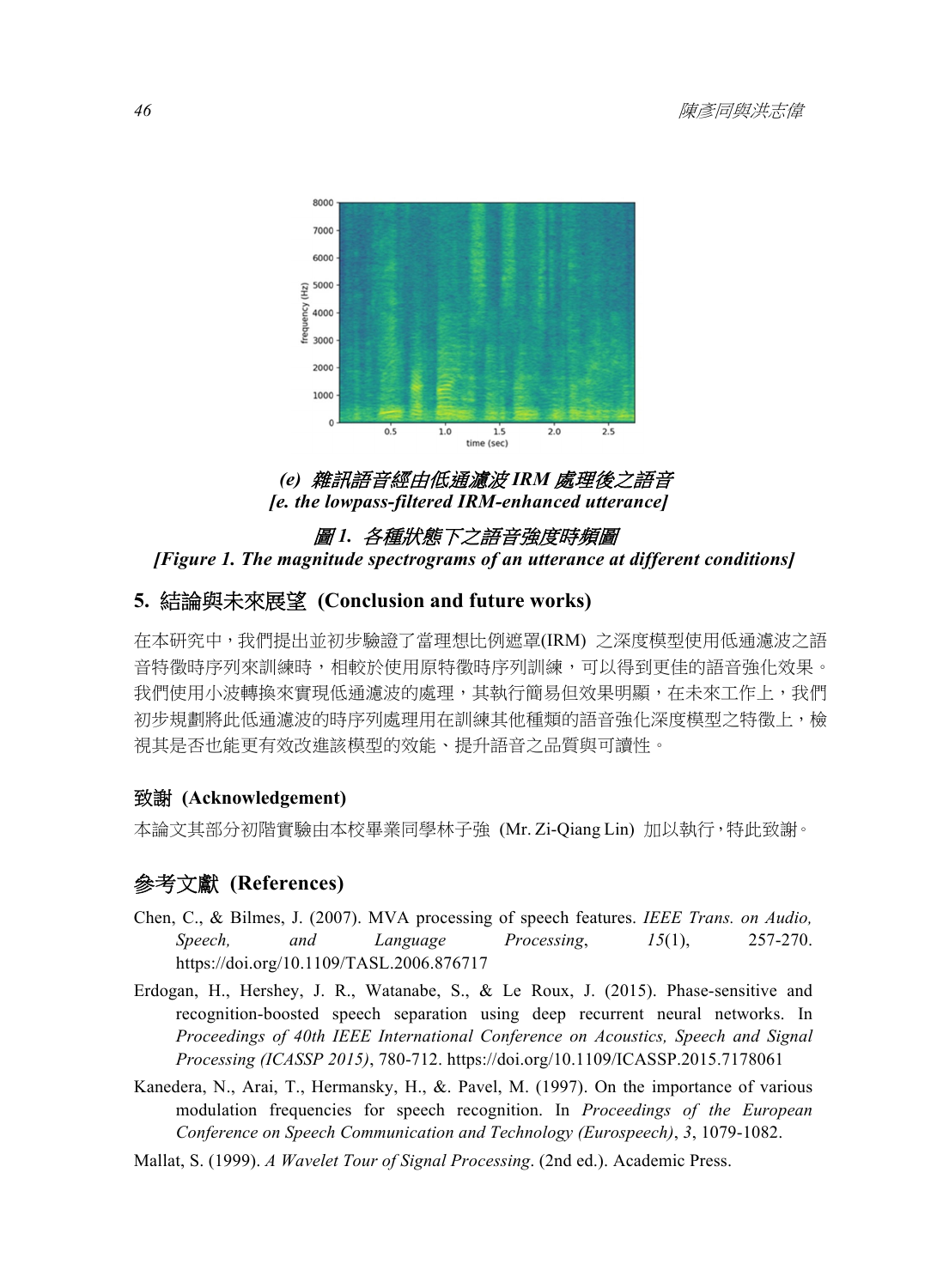- Rix, A. W., Beerends, J. G., Hollier, M. P., & Hekstra, A. P. (2001). Perceptual evaluation of speech quality (PESO) – a new method for speech quality assessment of telephone networks and codecs. In *Proceedings of of 26th IEEE International Conference on Acoustics, Speech and Signal Processing (ICASSP 2001)*, 749-752. https://doi.org/10.1109/ICASSP.2001.941023
- Srinivasan, S., Roman, N., & Wang, D. (2006). Binary and ratio time-frequency masks for robust speech recognition. *Speech Communications*, *48*(11), 1486-1501. https://doi.org/10.1016/j.specom.2006.09.003
- Taal, C. H., Hendriks, R. C., Heusdens, R., & Jensen, J. (2011). An Algorithm for Intelligibility Prediction of Time–Frequency Weighted Noisy Speech. *IEEE Transactions on Audio, Speech, and Language Processing*, *19*(7), 2125-2136. https://doi.org/10.1109/TASL.2011.2114881
- Wang, D. (2005). On ideal binary mask as the computational goal of auditory scene analysis. In: Divenyi P. (eds) *Speech Separation by Humans and Machines*, (pp. 181-197). Springer. https://doi.org/10.1007/0-387-22794-6\_12
- Wang, S.-S., Lin, P., Tsao, Y., Hung, J.-W., & Su, B. (2018). Suppression by selecting wavelets for feature compression in distributed speech recognition. *IEEE/ACM Trans. on Audio, Speech, and Language Processing*, *26*(3), 564-579. https://doi.org/10.1109/TASLP.2017.2779787
- Wang, Y., Narayanan, A., & Wang, D. (2014). On training targets for supervised speech separation. *IEEE/ACM Transactions on Audio, Speech, and Language Processing*, *22*(12), 1849-1858. https://doi.org/10.1109/TASLP.2014.2352935
- Williamson, D.S., Wang, Y., & Wang, D. (2016). Complex ratio masking for monaural speech separation. *IEEE/ACM Transactions on Audio, Speech, and Language Processing*, *24*(3), 483-492. https://doi.org/10.1109/TASLP.2015.2512042